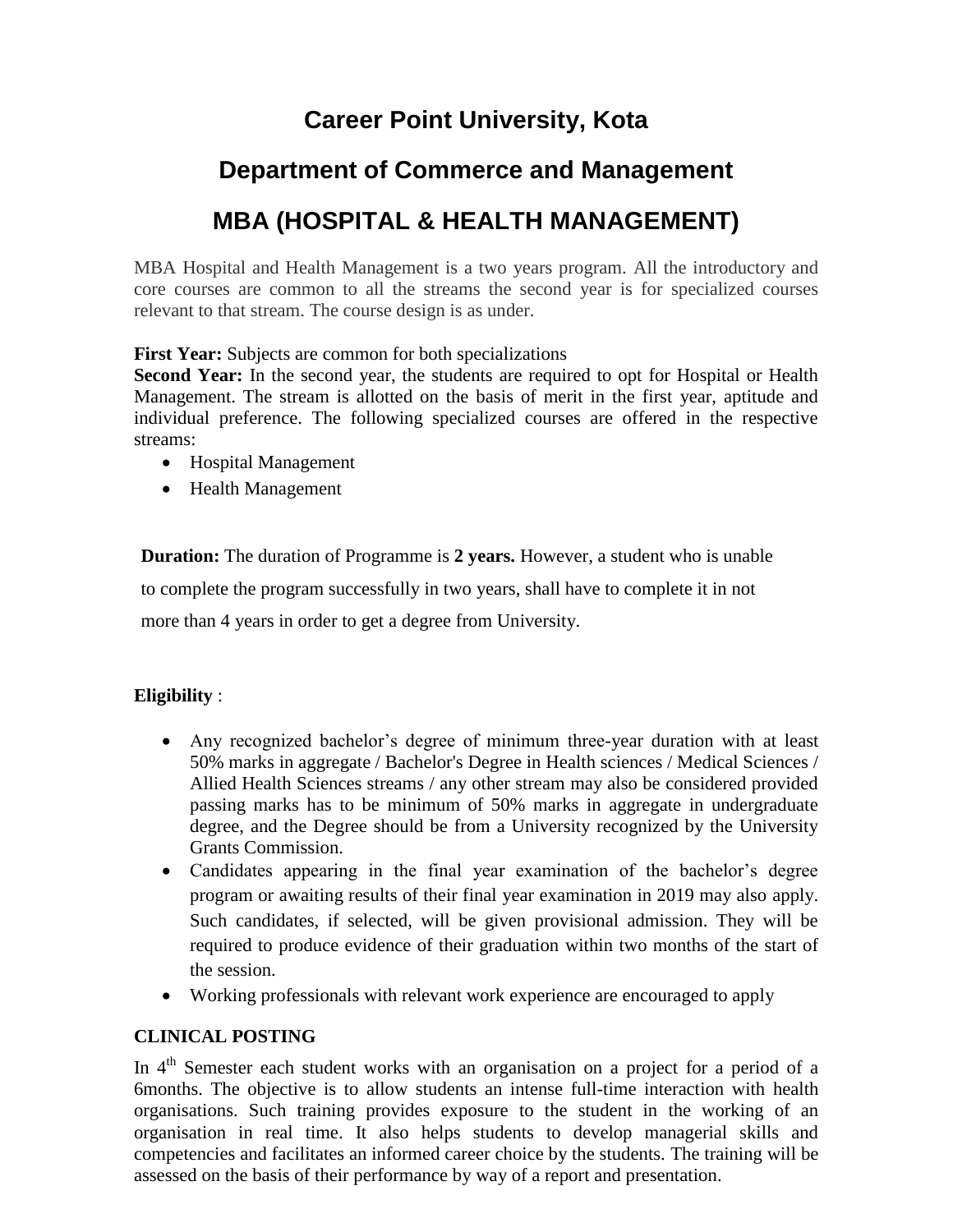#### **The Top Areas of Employment for those with a degree in Health Care Management are**:

- 1. Data Analytics and Competitive Intelligence across the sector (biotech/pharmaceuticals, medical device companies, health IT)
- 2. Emergency Medical Services Administrator
- 3. Health Informatics Professional
- 4. Healthcare consultant for niche boutique health consulting firms, IT consulting firms that do life sciences work, health insurers and health systems
- 5. Home Health Care Administrator
- 6. Hospital Administrator
- 7. Hospital CEO
- 8. Medical Practice Manager
- 9. Nursing Administrator
- 10. Pharmaceutical Administrator
- 11.Pharmaceutical Product Manager
- 12.Product management for medical device companies
- 13.Product marketing for research organizations, biotech firms or medical device companies
- 14. Public Health Planner

### **Top Recruiters**

Some of the top recruiters of these professionals include:

- Fortis
- Max
- WHO
- Government of India
- IMS Health
- AMGEN
- Omega Healthcare Management
- Health Trail Portal